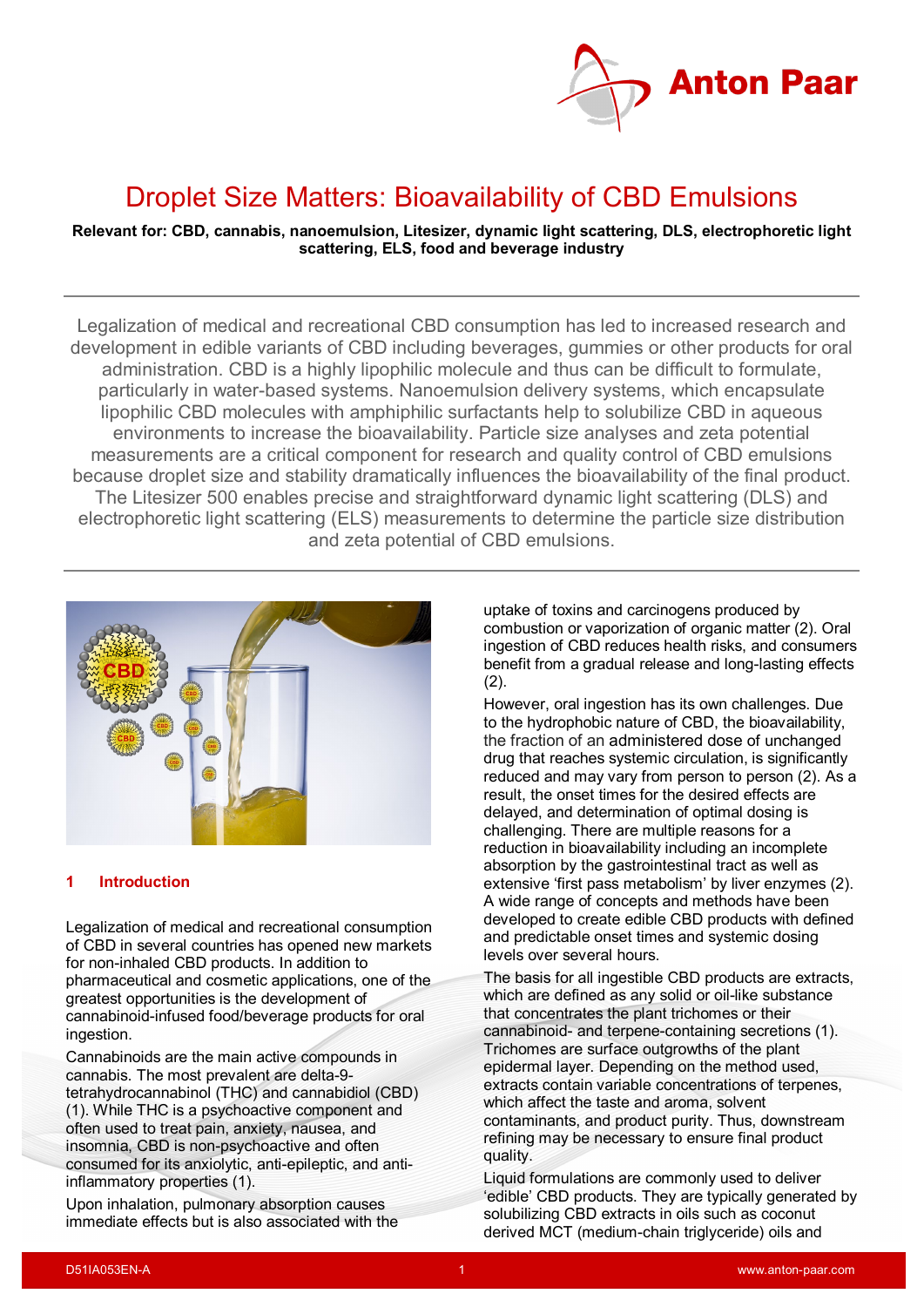

hemp seed oils. To improve water solubility the oil phase has to be encapsulated and dispersed in an aqueous phase, resulting in a CBD emulsion.

#### **1.1 Emulsions**

Emulsions are mixtures of two or more [liquids](https://en.wikipedia.org/wiki/Liquid) that are normally [immiscible.](https://en.wikipedia.org/wiki/Immiscible) They represent two-phase systems where both phases, dispersed and continuous, are liquids (Figure 1). For oil-in-water emulsions, the dispersed [phase](https://en.wikipedia.org/wiki/Phase_(matter)) is oil-based, and the continuous phase is aqueous.



Figure 1: Characterization of Emulsions

Stable encapsulation of CBD in emulsions requires the use of surface-active molecules, e.g., surfactants/emulsifiers (2). If the proper surfactants are added to the formulation in optimal ratios, they decrease the interfacial tension between the oil and water phases, and enable emulsification.

Surfactant selection strongly depends on the emulsion properties and includes a wide range of amphiphilic proteins, polysaccharides, and phospholipids, as well as natural and synthetic small molecules. To increase CBD bioavailability, new methods for reducing the droplet size of the oil phase and creating micro- and nanoemulsions are being developed.

#### 1.1.1 Microemulsions

The definition of a microemulsions is commonly given as a thermodynamically stable emulsion containing liquid droplets in the micro-scale range (diameters > 200 nm, Figure 1), which are stabilized by surfactants and co-surfactants.

Microemulsions form spontaneously without the need of shear forces to disperse the oil phase. Therefore, they are relatively easy to manufacture and have great potential for applications in pharmaceutical and cosmetic formulations as well as within the food industry (3).

#### 1.1.2 Nanoemulsions

Nanoemulsions are oil-in-water or water-in-oil droplets emulsified by surfactant, co-surfactant, oil, and water with appropriate ratios. The criterion for an emulsion to be considered a nanoemulsion is for the droplet

sizes to have characteristic diameters < 200 nm (Figure 1) (4). Each nano-droplet has a protective coating of emulsifier molecules that improve the solubility and bioavailability of CBD and bioactive components in general. Applications in the food and health industries benefit from common nanoemulsion characteristics such as small size, increased surface area, and increased stability. Preparation methods are distinguished between high-energy methods, such as high-pressure-homogenization, microfluidization, and ultrasonication, and low-energy methods such as phase-inversion emulsification and selfnanoemulsification (5). Research on CBD nanoemulsions has shown that systemic absorption of CBD is enhanced and onset times are shortened when compared to non-emulsified CBD oils (6).

1.1.3 Lipid based self-nanoemulsifying drug delivery systems (SNEDDS)

The principle of SNEDDS comprises a 'preconcentrate' of lipids, surfactants, and CBD that spontaneously assembles into nanoemulsions when the mixture reaches the gastrointestinal lumen. The lipophilic CBD is entrapped within a hydrophilic shell to increase water solubility. Bioavailability can be further enhanced by adding inhibitors of first pass metabolism enzymes, creating effective CBD products with predictable dosing levels (2).

**1.2 Characterization of micro- and nanoemulsions with the Litesizer 500**



CBD bioavailability strongly depends on the method of administration. For oral uptake, micro- and nanoemulsion droplet size is one of the most critical parameters and directly affects the pharmacokinetic and organoleptic properties. Therefore, droplet size requires optimization during formulation development, and particle size and zeta potential measurements are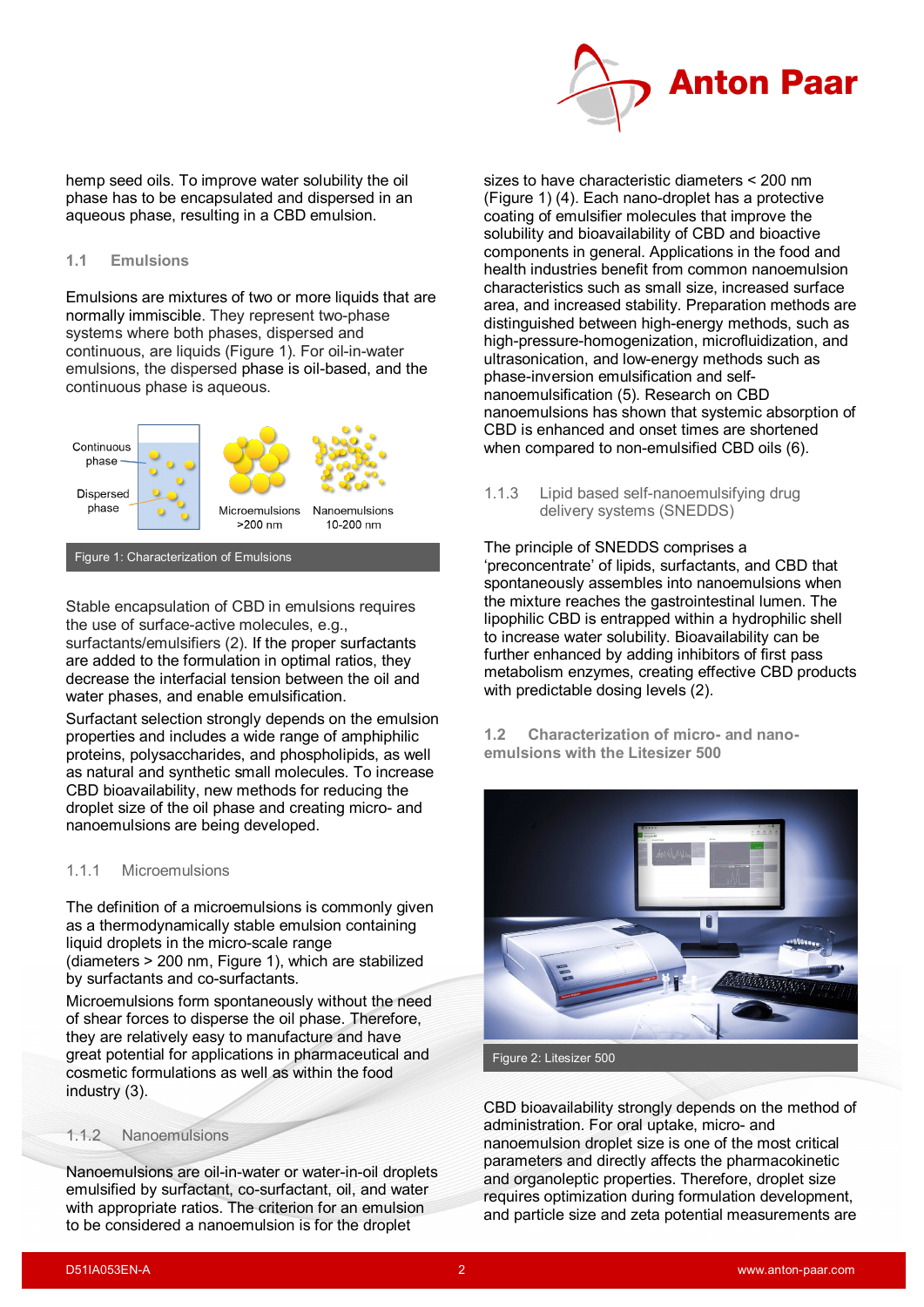

useful tools in the quality control analysis of the final product.

Micro- and nanoemulsions are within the optimal size range for particle size analysis via dynamic light scattering (DLS). The Litesizer 500 enables DLS and electrophoretic light scattering (ELS) measurements using fast, non-invasive, and highly accurate and reproducible techniques. DLS measurements determine particle size distributions and ELS provides additional information about emulsion particle interfacial charge and stability via the zeta potential  $(7).$ 

### **2 Experimental setup**

Four independent CBD emulsion samples were analyzed via particle size distribution and zeta potential with the Litesizer 500 by ProVerde Laboratories, Milford, MA, USA. All measurements were performed in aqueous solutions at 25°C. For DLS disposable cuvettes were used and the input parameters: general for Analysis Mode as well as automatic settings for Measurement Angle, Optical Filter, and Focus mode were selected. ELS measurements were performed in the Omega cuvette. Transmittance values between 40% and 86% pointed out that the turbidity of the samples were in an ideal range for DLS and ELS measurements. All measurements were conducted in triplicate.

#### **3 Results and Discussion**

Bioavailability of emulsion-stabilized CBD strongly depends on the droplet size. The Litesizer 500 quickly and accurately determines very small droplets sizes in the nm-range up to 10 µm. Figure 3 shows the intensity-weighted particle size distributions of four CBD emulsions. The hydrodynamic diameters, mean particle sizes of the individual populations, and polydispersity indices are summarized in Table 1. The hydrodynamic diameter describes the particle size of all detected particles (oil droplets) as a single value. In case of a monomodal size distribution, the hydrodynamic diameter will have a similar value to the peak size of the main particle population. Samples 1 and 3 display monomodal distributions, with mean peak sizes of 44 nm and 275 nm, respectively. This indicates that sample 1 meets the definition for being a nanoemulsion, while sample 3 is a microemulsion. In contrast, samples 2 and 4 show polymodal particle size distributions. The primary population (mean peak 1) is in the nanoemulsion size range for sample 4 and in the microemulsion size range for sample 2. In both samples, a minor population is present in the smaller nm scale.



Figure 3: Intensity weighted particle size distribution of four CBD emulsion samples. Mean values of three consecutive measurements are displayed.

| Sample | HDD [nm]        | <b>Mean</b><br>particle size<br>$1$ [nm] | Mean<br>particle size<br>$2$ [nm] | Poly-<br>dispersity<br>Index [%] |
|--------|-----------------|------------------------------------------|-----------------------------------|----------------------------------|
| 1      | $39.0 \pm 0.1$  | $44.0 \pm 0.9$                           |                                   | $22 \pm 1$                       |
| 2      | $223 \pm 12$    | $332 \pm 9$                              | $50 \pm 5$                        | $28 \pm 3$                       |
| 3      | $257.9 \pm 0.8$ | $275 \pm 6$                              |                                   | $16.7 \pm 0.7$                   |
| 4      | $119.5 \pm 0.6$ | $151 \pm 5$                              | $14.1 \pm 0.4$                    | $24.8 \pm 0.6$                   |

*Table 1: Mean particle sizes and Polydispersity Index of CBDemulsions measured with the Litesizer 500; mean±SD, n = 3, HDD = Hydrodynamic diameter*

To achieve and maintain an optimal emulsion, CBD droplets need to be well dispersed and remain stable over time. Zeta potential measurements enable an estimate of the stability of CBD emulsions. Zeta potential values greater than 30 mV in magnitude are generally considered to be electrostatically stable. Figure 4 displays mean zeta potential distributions of the four CBD emulsions and Table 2 summarizes the mean zeta potential values. For sample 1, 2 and 3, the zeta potential values were greater than 30 mV in magnitude and are therefore considered to be stable. Sample 4 exhibits a lower zeta potential (-16.4 mV) indicating a potential instability that needs to be considered further. Depending on its composition, an emulsion with zeta potential less than 30 mV in magnitude is not necessarily unstable, as the emulsion may be sterically stabilized rather than electrostatically stabilized (8).